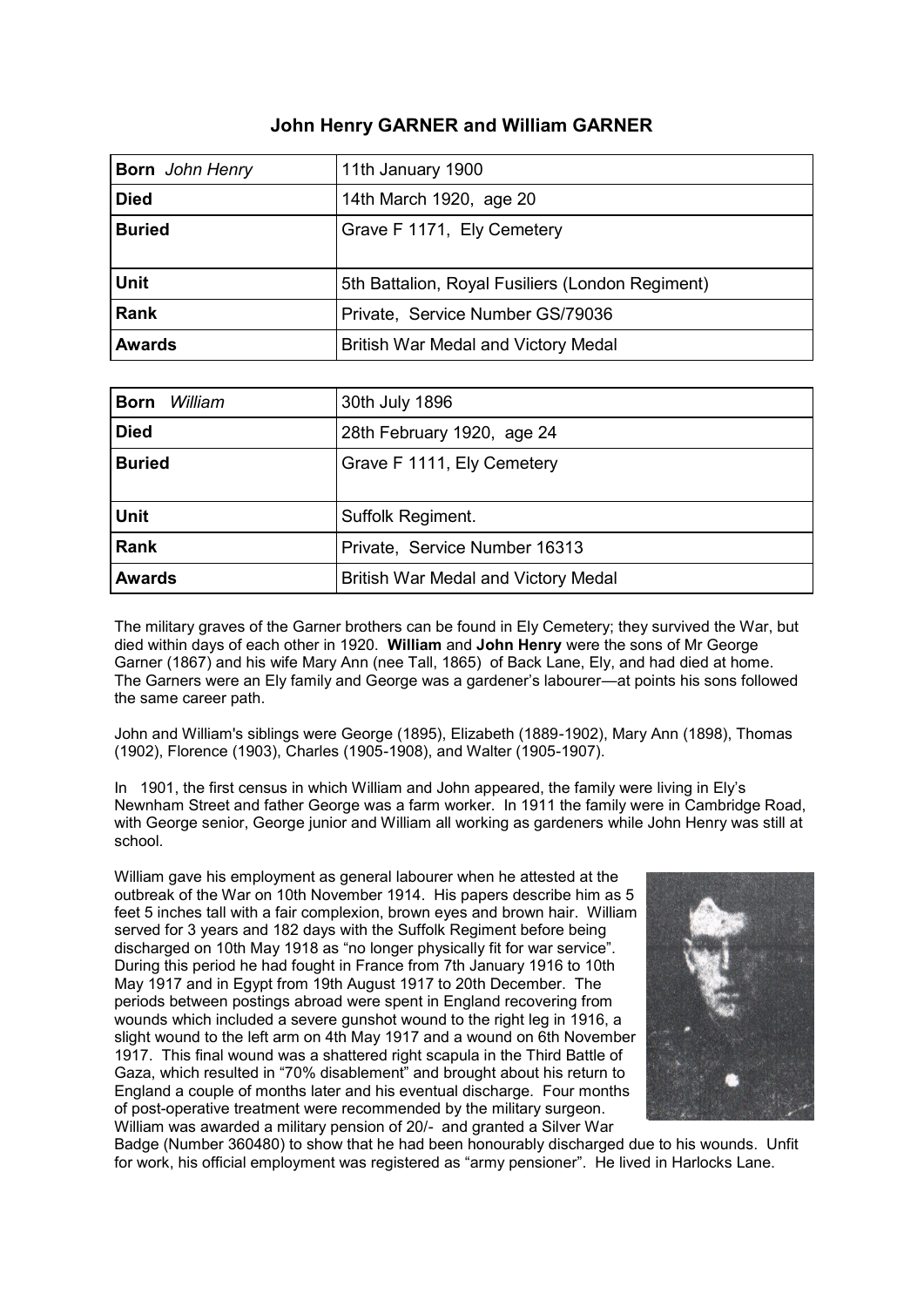On 6th March 1918 William's younger brother John (then a farm labourer) was attested into the Suffolk Regiment (180709). His papers describe him as 5 feet 4 1/2 inches tall with a fresh complexion and brown hair and eyes (and flat feet). He went to France with the Suffolks on 14th July and was then transferred immediately into the Royal Fusiliers .On 6th September he was sent back to England and hospitalised at Shrewsbury until 17th December. He was discharged on 15th June 1919, when he was formally transferred to the Reserve, went home to live with his parents, and became a general labourer.

The young men's father George Garner also served during the War, but on Home Service.

As the War was drawing to a close a global pandemic of influenza hit; it was an airborne virus which affected every continent. It is thought that, in the UK, the virus was spread by soldiers returning home from the trenches in northern France. The troops travelled home by train and so the flu can be tracked spreading from the railway stations to the centre of the cities, then to the suburbs and out into the countryside. Young adults between 20 and 30 years old were particularly affected and the disease struck and progressed incredibly quickly in these cases and those who were healthy at breakfast could be dead by the end of the day. Within hours of feeling the first symptoms of fatigue, fever and headache, some victims would rapidly develop pneumonia and start turning blue, signalling a shortage of oxygen. They would then struggle for air until they suffocated to death. The medical service was overwhelmed; there were no treatments for the flu and no antibiotics to treat the pneumonia.

During the pandemic over 50 million people died worldwide and a quarter of the British population were affected. The death toll was 228,000 in Britain alone. Two of those who succumbed to pneumonia were the Garner brothers William and John, who died within a fortnight of each other with John being diagnosed with pulmonary tuberculosis the day after William died. They were buried in Ely Cemetery and, as recently returned soldiers, they were honoured with official military gravestones by the CWGC. Tragically for the family, just one year later, the young men's sister Mary Ann (the sibling between William and John in age) also died.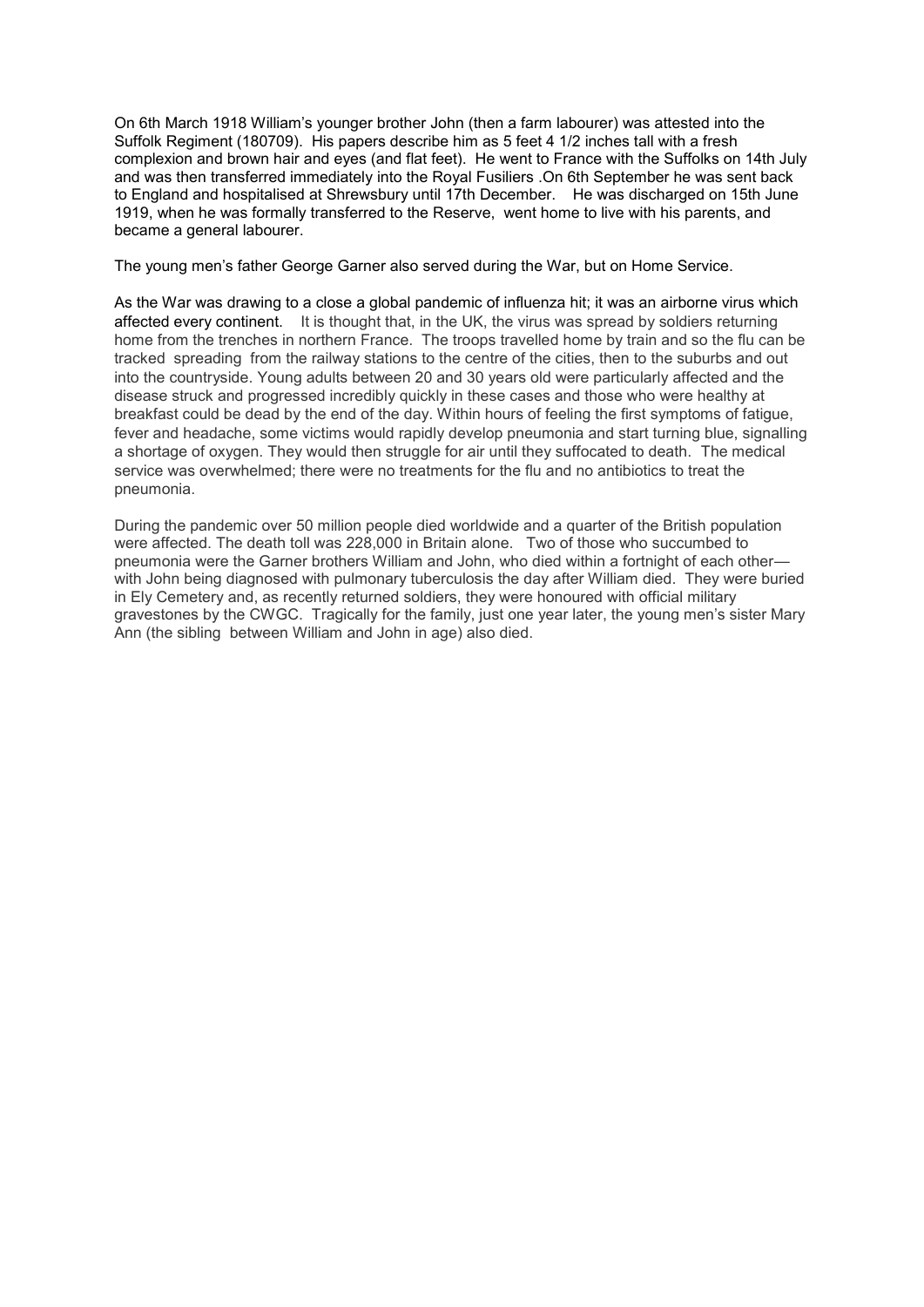## **Horace Wiles GILBERT**

| <b>Born</b>                     | 1881                                               |
|---------------------------------|----------------------------------------------------|
| <b>Killed in Action or Died</b> |                                                    |
| <b>Buried</b>                   |                                                    |
|                                 |                                                    |
| <b>Unit</b>                     | 11th Battalion, Queen's Royal West Surrey Regiment |
| Rank                            | Lance Corporal, Service Number 42138               |
| <b>Awards</b>                   | British War Medal and Victory Medal                |

#### *A dreadful mistake*

In July 1916 the Ely Standard contacted Bert Gilbert, a tailor on Ely's Market Street who had just joined the Forces, for a comment on his brother Horace's death. This was the first that Bert had heard of the matter.

Herbert (1879) and **Horace Gilbert (**1880) were born in Ely to Harry Gilbert (1844, Stamford) and his wife Mary (1848, Spilsby, nee Cartwright) who had moved into the City and opened an outfitters in the High Street. Bert Gilbert had continued to run the family business after his father's death in 1910 and had married Sarah Cole in 1914. His brother Horace, however, had moved away from Ely in about 1908. In the 1911 Census he can be found boarding with the Knight family at 16 New Road, Southampton, and working as a shop assistant in the motor and cycle trade.

The newspaper states that Horace had married, and had died serving with the Queen's Royal West Surrey Regiment— this does not match with any surviving military records. Moreover, Horace is recorded in the British Jewry Book of Honour (1922) as a soldier in this regiment, but not listed as a casualty.

Family records show that Horace married Mary Maxwell in Lancashire in 1915 and they lived in Birmingham, had five children together, and that in fact Horace not only survived the War, but did not die until 1934.

Given the date of the newspaper article, it seems probable that the reporter who gave Bert Gilbert such a dreadful shock had thought that Horace had perished on the Somme.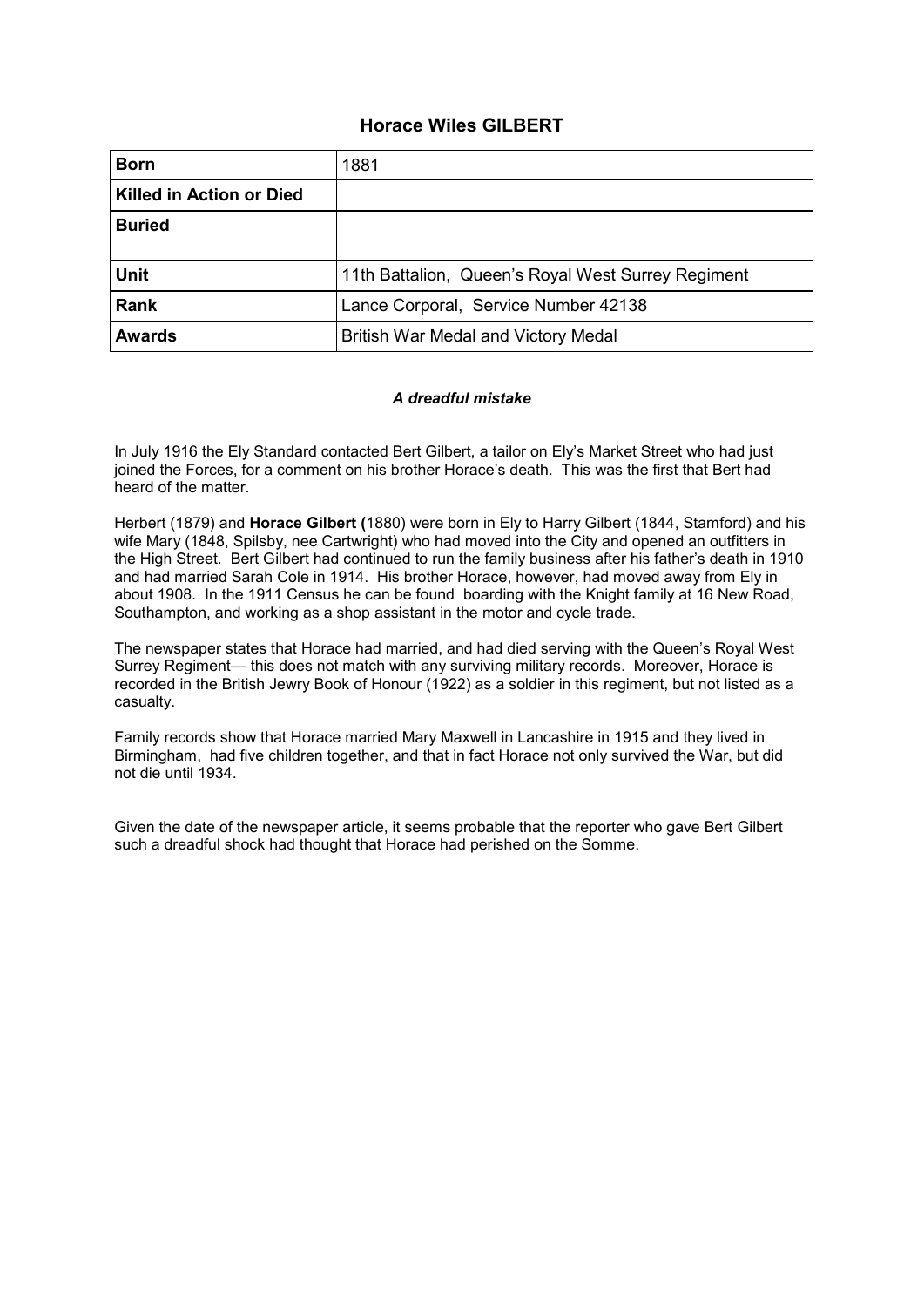#### **Frederick Maxwell HAWES**

| <b>Born</b>              | 3rd April 1899                                        |
|--------------------------|-------------------------------------------------------|
| Killed in Action or Died | 14th September 1917, age 18                           |
| <b>Buried</b>            | Stapleford (St Andrews) Churchyard,<br>Cambridgeshire |
| <b>Unit</b>              | Royal Flying Corps formerly Royal Garrison Artillery  |
| <b>Rank</b>              | <b>Second Lieutenant</b>                              |
| <b>Awards</b>            | British War Medal and Victory Medal                   |

**Frederick Maxwell Hawes** was the son of one of Ely Cathedral's resident clergy and was born in the College at Ely. His father was Frederick William Hawes (1851 Upper Clapton, London) and his mother Theophila Anne Frances Lefroy, aka Anne, (1861) had been born in Fremantle, Western Australia. Frederick's eldest brother , Edward, had been born while the family was in Camberwell, but his sisters Frances (1895) and Bessie (1897) had, like Frederick, been born in the cathedral precincts.

Reverend Frederick Hawes moved from the cathedral to become rector of Stapleford near Cambridge. Frederick Junior was meanwhile sent to be educated as a boarder at Lydgate House, Hunstanton, Norfolk, and then Marlborough College, in Wiltshire, from 1912 to 1916. From

Marlbourgh he went straight to the Royal Military Academy at Woolwich from where he was gazetted to the Royal Garrison Artillery in February 1917.

Frederick soon transferred to the new Royal Flying Corps and was training as a pilot with the 56th Squadron at London Colney when he died as a result of a flying accident in his Spad S. 7. His body was returned to his parents and he was buried in the churchyard of his father's church. He is also commemorated on the Stapleford War Memorial, which is a plaque in St Andrews Church.

The newspaper record of the fatal accident shows that Frederick was "looping the loop" when one of the wings broke and the plane plummeted into a pond. Frederick fractured his skull in the accident and this brought about his death. Frederick was described as an excellent pilot who should soon have been going to France on active service. The inquest recorded the incident as a "misadventure".

*With thanks to Marlborough College for the photograph*

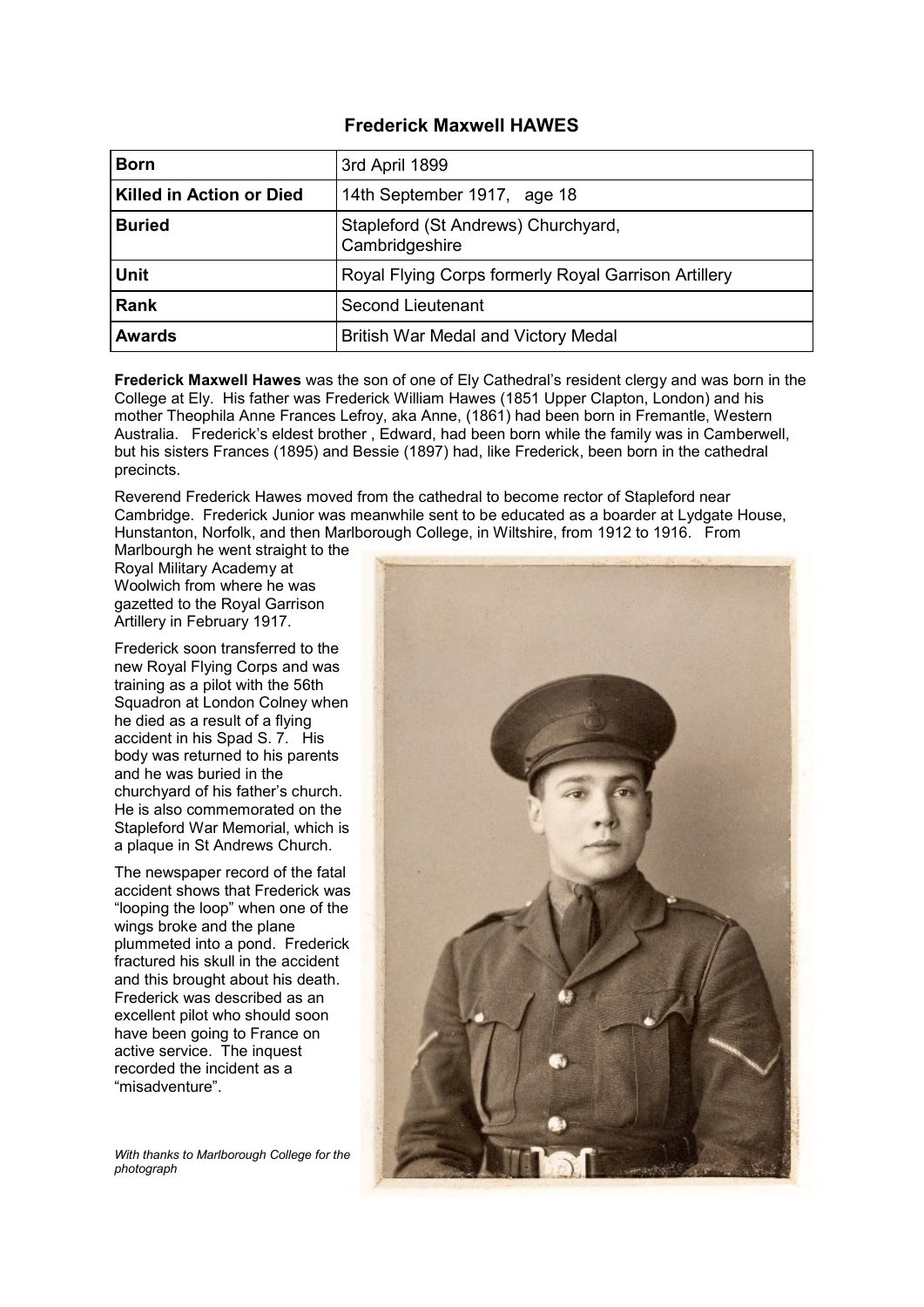## **Henry Eric HAYLOCK**

| <b>Born</b>                     | 1874                                              |
|---------------------------------|---------------------------------------------------|
| <b>Killed in Action or Died</b> | 11th May 1915, age 41                             |
| <b>Buried</b>                   | Grave E.12, Packhorse Farm Shrine Cemetery,       |
|                                 | West Vlaanderen                                   |
| <b>Unit</b>                     | 1st/4th Battalion, Leicestershire Regiment        |
| <b>Rank</b>                     | Captain                                           |
| <b>Awards</b>                   | 1914-15 Star, British War Medal and Victory Medal |

J.W Haylock was a well known shoe shop in Ely and stood at the top of Fore Hill adjacent to the Market Place. It took its name from John William Haylock who was born in Ely in 1843 and married Elizabeth Langford in 1866 in the city before moving to Great Grimsby in Lincolnshire where he and his wife raised their family of eleven children; **Henry** was the sixth child of the family. The family later moved to Leicester and based their shoe and boot manufacturing business there. John Haylock's parents and siblings remained in Ely, which probably explains why Haylock's shoe shop remained established here, so far from Leicester.

Henry was educated at Bedford School and St John's College Grimsby. He served in the Leicestershire Yeomanary from 1898 to 1908 then transferred to the 4th Battalion of the Leicestershire Regiment where he was made captain in 1913.

He married Florence Crane and had two children—(Eric) Lionel (1901) and Beatrice (1908).

Henry aka Harry joined in the family business of shoe and boot manufacturing and helped manage his father's company before the War, including, for a period running the business in Ely. He was also well known and respected in commercial circles in Leicester.

Henry was remembered as a good all-round sportsman and, in particular, a passionate footballer. He served with the Leicestershire Yeomanary (receiving a long service medal) and for six years held a commission in the Leicestershire Regiment. As a member of the Territorial Army, Henry was called up at the outbreak of the War. He was killed just before midnight on 11th May 1915 in a German bombing raid on the trenches near Ypres, surviving for just a few minutes after a shell took off his leg. He was buried at nearby One Tree Farm.

On Saturday May 22nd 1915 The Leicester Chronicle and Leicestershire Mercury published an article under the heading. "LEICESTERSHIRE AND THE WAR." - GAME TO THE LAST. – *Sergeant E. Carr, of C Company, first 4th Leicesters, writing to his father, Mr. J. Carr, 51, Danvers Road, Leicester, refers to the death of* 



*Captain Haylock, and pays a high tribute to his bravery. He says; "Last night (Monday, May 10th) it was very quiet in the firing line until about 11.30pm, when some of the Germans crept up to one of the trenches and dropped some bombs there. Soon after it was hell upon earth, for we thought we were going to be attacked. I am very sorry to say their bomb killed one of our officers and a sergeant, and wounded several other non-commissioned officers and men. No doubt you will soon know who this officer was. He was very popular with the men, and we are all grieved to know that he is dead. He was badly hurt, but he was game to the last, telling the men not to let the Germans take the trenches."* 

On hearing of the death of one of their senior managers the staff at the Ely shop sent condolences to his father and copied these to the local Ely press.

Henry left £73,385 in his will.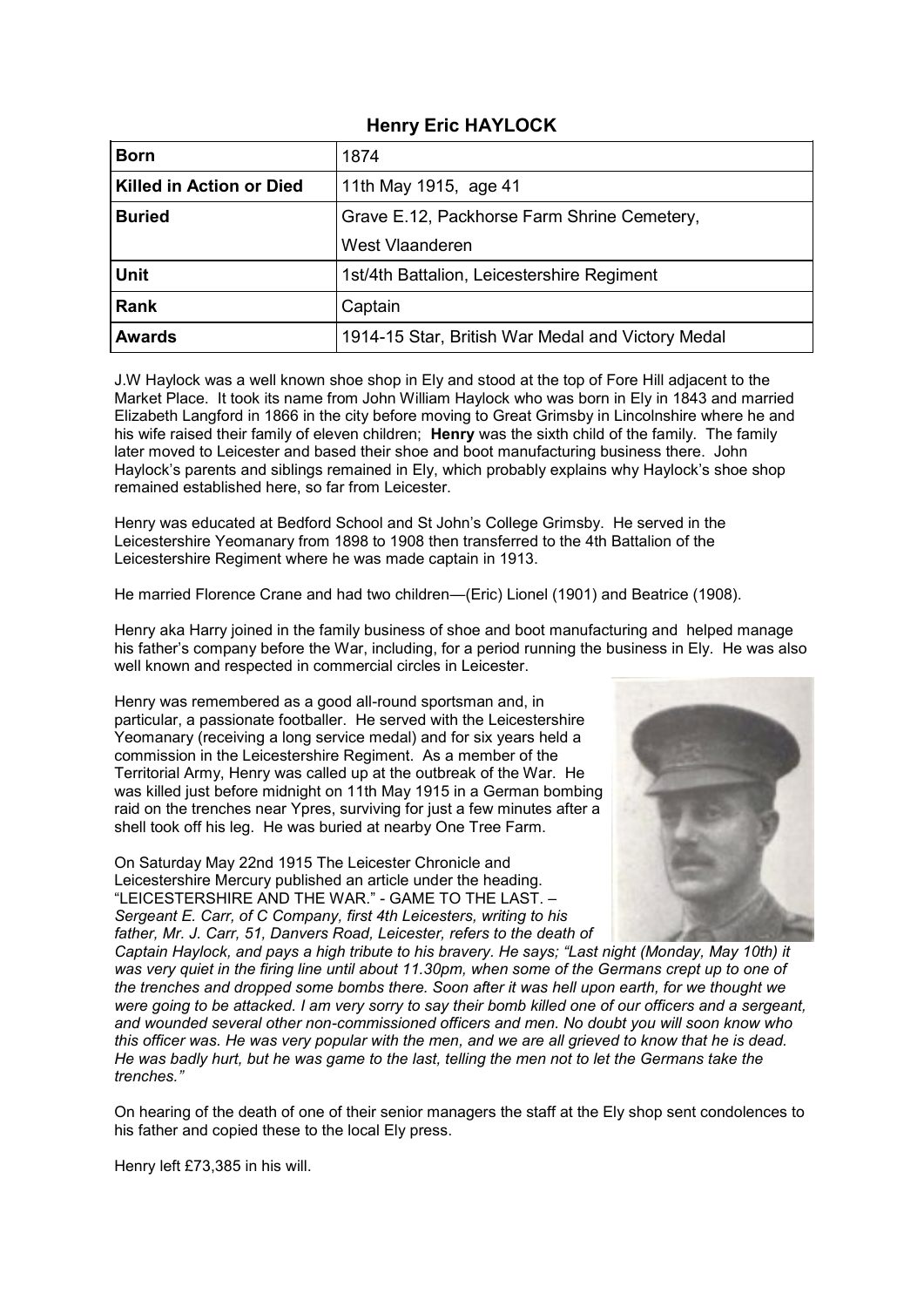# **John Thomas Gordon HIGGINSON and William Clifton Vernon HIGGINSON**

| <b>Born</b><br>John             | 27th January 1898                                                                    |
|---------------------------------|--------------------------------------------------------------------------------------|
| <b>Killed in Action or Died</b> | 1st November 1917, age 19                                                            |
| <b>Buried</b>                   | Grave B. 1931, Crewe Cemetery, Cheshire                                              |
| <b>Unit</b>                     | General List and 37th Squadron, Royal Flying Corps                                   |
| <b>Rank</b>                     | Second Lieutenant 81159                                                              |
| <b>Awards</b>                   | Had not served abroad                                                                |
|                                 |                                                                                      |
| <b>Born</b><br>William          | 1896                                                                                 |
| <b>Killed in Action or Died</b> | 20th November 1917, age 21                                                           |
| Commemorated                    | Arras Flying Services Memorial, Faubourg-d'Amiens<br>Cemetery, Pas de Calais, France |
| <b>Unit</b>                     | General List and 3rd Squadron Royal Flying Corps                                     |
| <b>Rank</b>                     | <b>Second Lieutenant</b>                                                             |
| <b>Awards</b>                   | British War Medal and Victory Medal                                                  |

*Tragically these brothers died less than three weeks apart.*

In 1896-1897 William Higginson (1872, Weston, Crewe, Cheshire) and his wife Sarah Jane Preston (1871 Sydney, Crewe, Cheshire) with their baby son **William Clifton Vernon Higginson** (1896 Loughborough Leicestershire) arrived in Ely. Here their second son **John Thomas Gordon**  Higginson was born in January 1898. The family lived in Lynfield Terrace and William was an

assistant supervisor working in insurance ("assurance") - this was probably with the Prudential Company, as by 1911 he was a district superintendent with this firm. On 28th July 1899 John was baptised at the Primitive Methodist Chapel in Ely.

By the 1911 census the Higginsons were living at 7 Winchester Avenue in Leicester, but they had not gone there directly from Ely, as the two youngest Higginson children had been born in Colchester, Essex—these were Henry Cyril Henshall (1908) and Constance Mary (1910).

In Leicester William became a city councillor—an office which was proudly carved on his son's grave ("the family is one of the most respected in Leicester" the Methodist newspaper recorded). He was also a well known Methodist lay preacher on the Crewe and Leicester circuits.

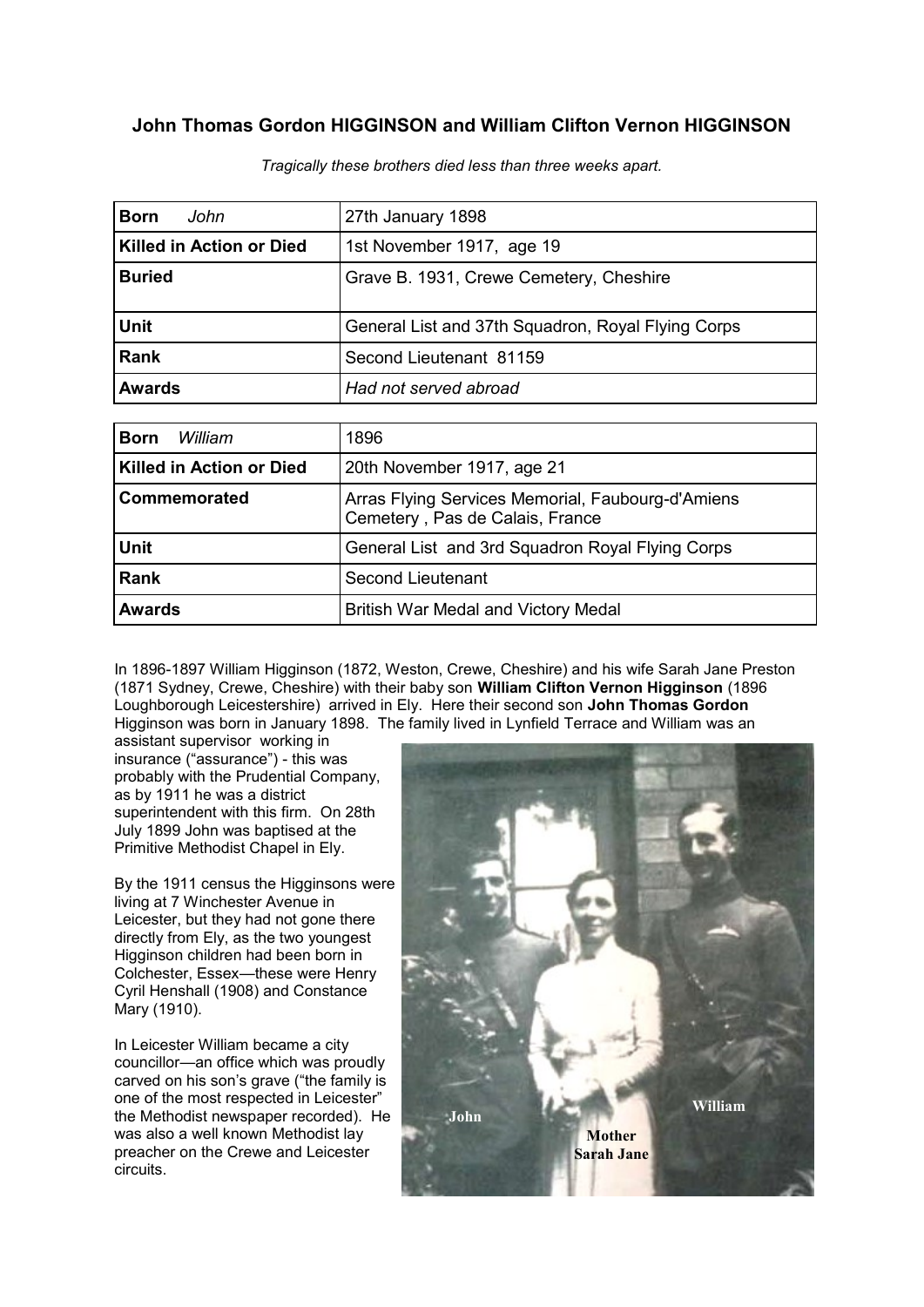John and his brother were educated at the Royal Grammar School, Colchester, and at the Alderman Newton School, Leicester. After school John became a premium apprentice in the Crewe works of the London and North West Railway Company. A premium apprentice was one who had paid the company a higher than usual apprenticeship fee in order to receive a wider education, which would in turn lead to a higher level job. After eighteen months, John left the works in May 1917 for the RFC's Farnborough Cadet School and was commissioned as a Second Lieutenant that August.

John had done over 41 hours supervised training flying when he crashed at Spittlegate, Grantham, Lincolnshire on 1st November 1917 while still a trainee.. His death was caused when parts of the plane's engine broke away, for a reason that could not later be determined, —John had complete control of the machine until this happened, but he could not prevent the plane nose diving into the ground from 1,000 feet, where it burst into flames. It was agreed by the authorities that the pilot was not to blame for the accident.

John's body was taken to Crewe for burial and his funeral was attended by both injured soldiers from Crewe Hospital and colleagues from the railway's No. 9 shop. The newspaper commented: "A touch of increasing sadness was experienced in the fact that his brother Flying Officer, Lieutenant W.C.V. Higginson, R.F.C., France, could not be present." However, worse news was to follow.

William had matriculated at the University of London in 1915 where he had taken his M.B. (first examination) in July, 1916. He had joined the London University O.T.C. (Medical Unit) and afterwards the Inns of Court O.T.C. He was a medical student at St. Bartholomew's Hospital, London. On 6th June 1917 he was gazetted to be a Second Lieutenant and trained as Flying Officer, graduating on 16th July. William served abroad from September to November 1917, flying a Sopwith Camel as part of bombing battery MZ8. On 20th November William was reported as missing, believed killed. He had been on an operation in the La Vacquerie Valley during the attack on Cambrai.

John left his effects (£75 2s 2d in total) to his father, as did William (£71 10s 6d in total, and a further £251 18s 9d in his will).

John's grave in Crewe Cemetery is not an official CWGC one, but it does carry the RFC badge and its motto "Per Ardua Astra". William is also memorialised on the same gravestone and the family added the appropriate words "I bare (sic.) you on eagles wings and brought you to myself Exodus 19.4" .

John and William are both remembered on the memorial at Alderman Newton Grammar School in Leicester and in the Martyrs Church, Leicester. William is also commemorated on the memorial in St Bart's and in the "University of London Officers Training Corps, roll of war service, 1914-1919". The photograph below is from the St Bartholomew's Hospital Journal.

The Higginsons later moved to 55 Marlborough Avenue, Hull.

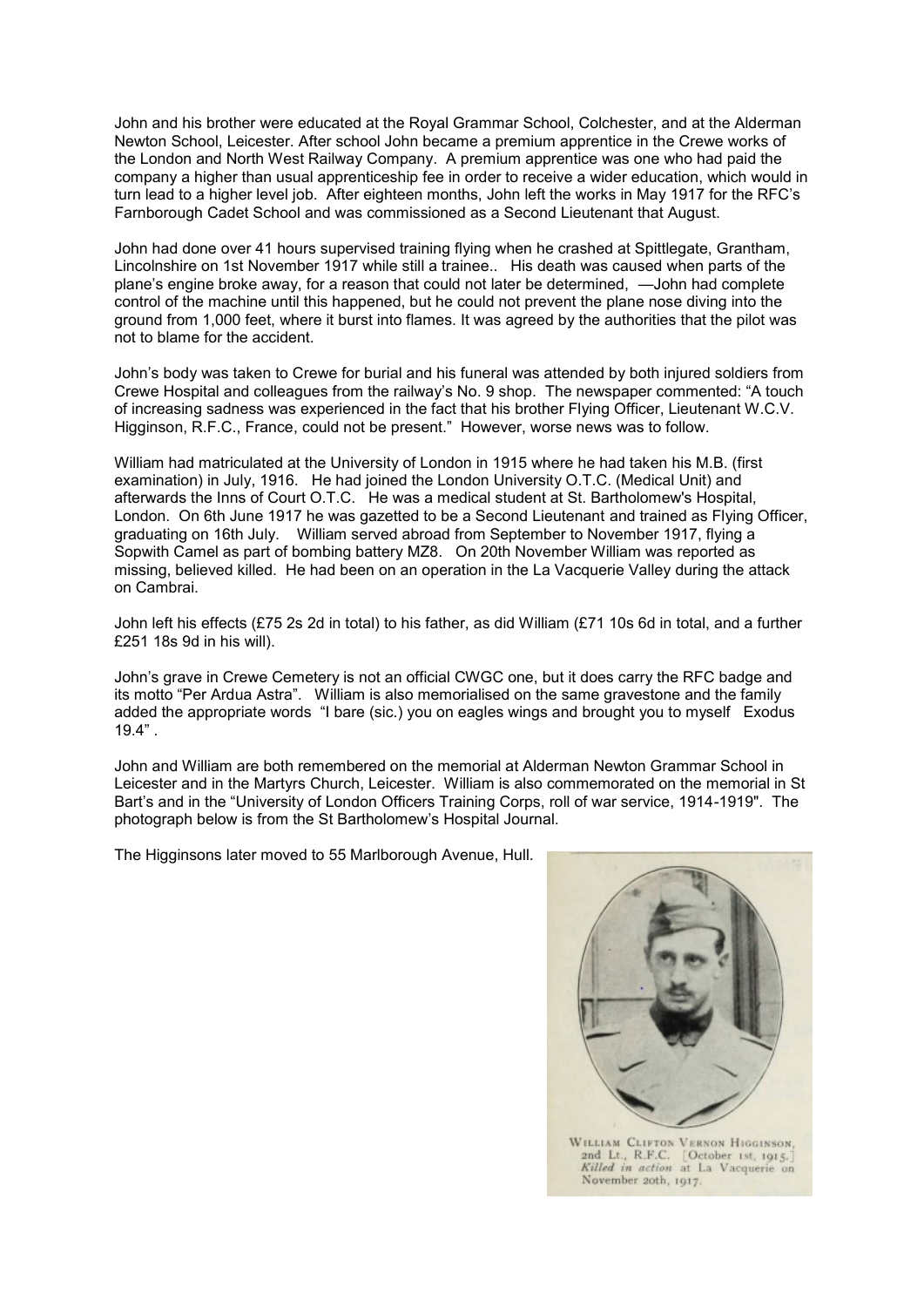## **Herbert Quey Howard**

| <b>Born</b>              | 6th February 1897                                                                        |
|--------------------------|------------------------------------------------------------------------------------------|
| Killed in Action or Died | 8th August 1918 age 21                                                                   |
| <b>Buried</b>            | Panel 10, Vis-en-Artois Memorial,                                                        |
|                          | Pas de Calais, France                                                                    |
| <b>Unit</b>              | 2nd Battalion, London Regiment, Royal Fusiliers                                          |
| <b>Rank</b>              | Second Lieutenant                                                                        |
| <b>Awards</b>            | Distinguished Conduct Medal, 1914-15 Star,<br><b>British War Medal and Victory Medal</b> |

Herbert Quey Howard was the third child and eldest son of Herbert Edward Howard (1873 Colchester, Essex) and Harriett Susan Kiddle (1872 Walsoken, Norfolk). His unusual middle name came from his paternal grandfather Charles Quy Howard (1852-99 Myland, Essex).

Herbert Howard senior worked for the railways and this meant that the family moved around, as shown by the birthplaces of the children: Harriett Ellen (Nellie) 1893 Walsoken; Lilian 1894 Wisbech, Cambridgeshire; **Herbert Quey** himself at 3 Parade Lane Ely 6th February 1897; Frederick Richard 1898 Ely; Sarah Elizabeth Emma (who lived for less than a month) 1900 Woodston, Peterborough; Walter Charles "Charlie" 1901 Wisbech; John William "Jack" 1903 Wisbech, Albert Edward 1904 Wisbech; Ethel (who lived for a fortnight) 1906 Wisbech; Ada Winifred 1908 Wisbech; Bert (who survived for a year) Wisbech; Susan Louisa 1911 Wisbech; Marjorie 1913 March, Cambridgeshire; Phyllis May 1916 March; and finally Olive who was born a month after her brother died.

In the 1911 Census fourteen year old Herbert is shown living in 6 Queens Street, March with his parents and five younger siblings; he had left school and found work as a "land labourer". However he later joined his father on the railways, and worked as a gateman with the Great Eastern Railways. He also enlisted in the local Territorial Regiment on 12th January 1914 and when war broke out he volunteered with his fellow Territorials to fight with the Cambridgeshire Regiment (Regimental Number 1896). He reached the Front on 14th February 1915, aged eighteen.

Herbert was posted to the 1st Battalion, 13th Platoon, D Company and saw action at Dickebusch, St Eloi, Sanctuary Wood, the Festubert Line, Pont du Hem and the famous Cambridgeshires' taking of the Schwaben Redoubt in October 1916. It was later whilst at St Pierre Divion on the Somme that he took part in an engagement on 13th December 1916 which earnt him the DCM. Members of his

Battalion were struggling to keep in touch as they attacked enemy dugouts in fog, and groups lost sight their officers and N.C.Os. Herbert was with the group tasked with taking a mill. The medal citation for his part in the action reads: *"1869 Pte. H. Howard, Camb. R For conspicuous gallantry in action. With a few men he rushed an enemy machine gun, captured the gun and several prisoners. He set a fine example of coolness and courage.'"*

Herbert was promoted to Corporal in March 1917 and later to Lance Sergeant. Despite his relatively poor education and upbringing he was then identified as suitable for training as an officer, no doubt because of his exemplary role in the field and the DCM, and returned to England for officer training at Pirbright. He was then Commissioned into the 2nd Battalion. London Regiment, being gazetted on 21st December 1917. He joined his new Battalion at Neuilly in April 1918.

During the Battle of Amiens on 8th August 1918 the 2/2nd Londons were reduced to between 150 and 200 men, with both their Captain and Lieutenant severely wounded. Herbert himself had been just north of

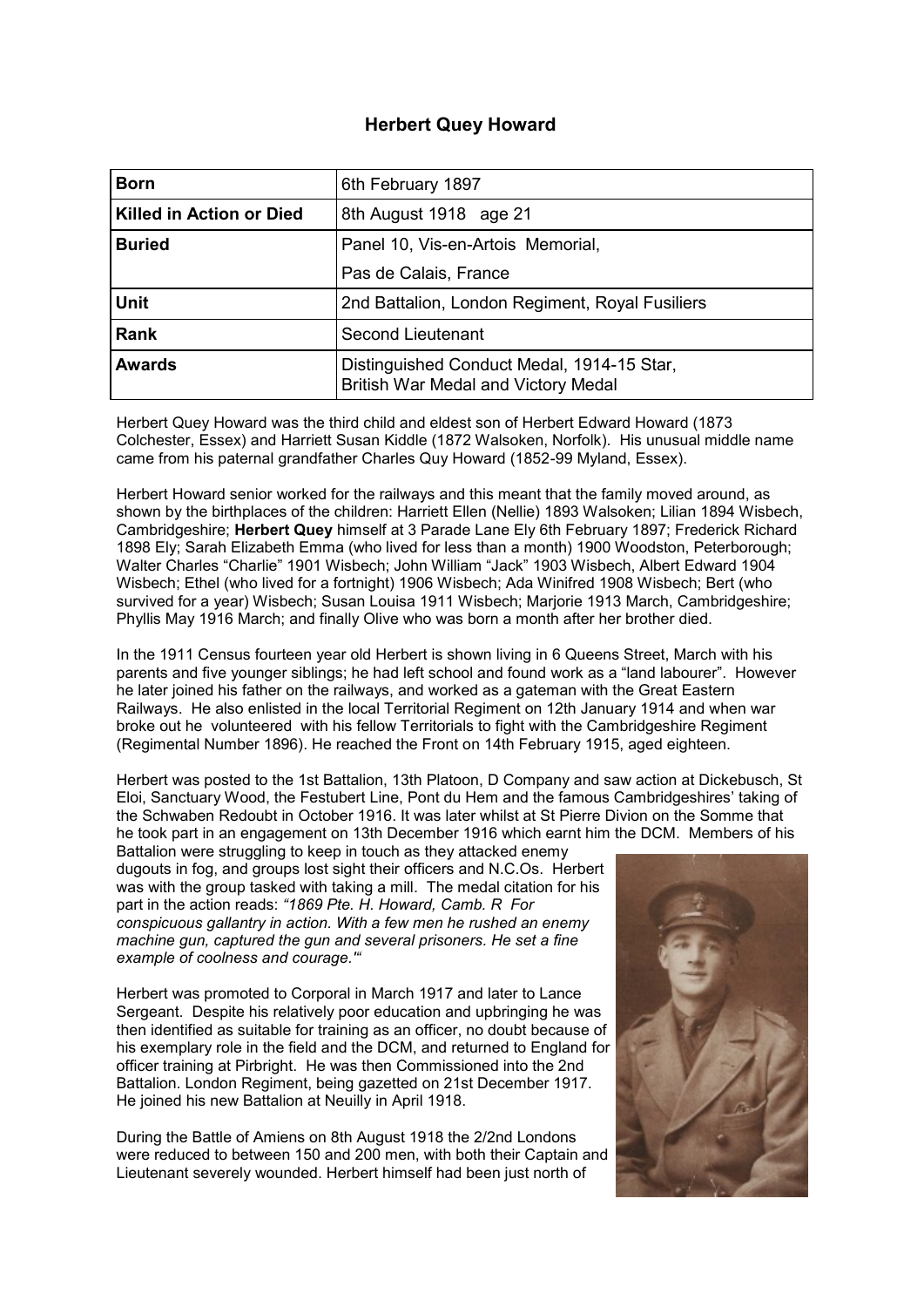Chipilly with the platoon under his command, and had the task of rendezvousing with two tanks and assisting in the capture of Malard Wood. Once again there was confusion owing to fog and inaccurate aerial reports, and the platoon's supporting tanks never arrived. Nevertheless Second Lieutenant Howard led his company forward alone, under heavy shell fire, and was killed.

A letter from the 2/2 Londons Captain to Herbert's mother describes the moment:

*'I am writing to inform you that your son 2/Lieut Howard was killed in action on the 8th August whilst gallantly leading his Company in the attack. His death was instantaneous by a shell bursting quite close to him and I assure you he suffered no pain whatsoever. We were all exceedingly sorry to lose such a gallant young Officer who was always looked up to by his men and of such a willing and keen disposition. Please accept the deepest sympathy of the Commanding Officer in your sad loss of a son who died gloriously.'*

Herbert's body was not found after the battle and he is consequently commemorated on the Visen-Artois memorial and on the memorial at the family home in March, Cambridgeshire.

Herbert left effects of £60 4/- to his father.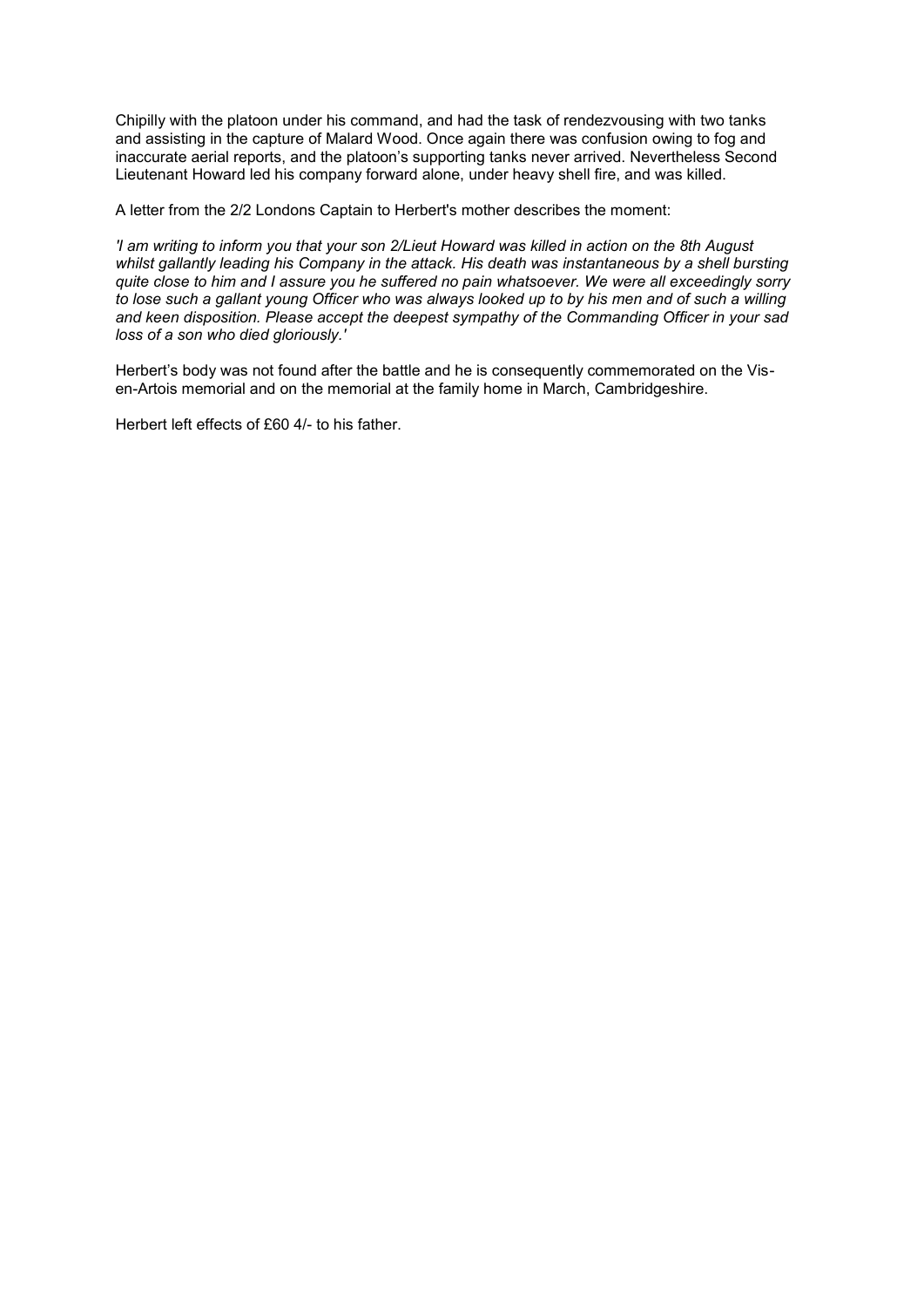## **John Allan HOWARD**

| <b>Born</b>              | 31st January 1898                                       |
|--------------------------|---------------------------------------------------------|
| Killed in Action or Died | 9th May 1918 age 20                                     |
| <b>Buried</b>            | Grave XII. B. 5. Bienvillers Military Cemetery,         |
|                          | Pas de Calais, France                                   |
| <b>Unit</b>              | 3rd Battalion Essex Regiment, attached to 1st Battalion |
| <b>Rank</b>              | Lieutenant                                              |
| <b>Awards</b>            | British War Medal and Victory Medal                     |

**John Allan Howard** was a pupil at Abingdon School and the school magazine, "The Abingdonian", of July 1918 recorded his story as follows:

*"HOWARD – Died of Wounds in France on May 9th, Lieut. J. A. Howard, of the 1st Essex Regt. Jack Howard came to the School in January 1910. His good humour won him many friends. He was well suited for a soldier. His friends had difficulty in preventing him from enlisting when he was only 16 at the start of the war and he took a commission in the Special Reserve before his 17th birthday. After training in England he went out to France. He served with an entrenching battalion then with his own unit of which he became assistant adjutant. He was wounded while leading his men in an advance. Two days before he died he had carried through a piece of patrol work which earned the special commendation of the General commanding his brigade. He will be much missed at the school, where we always looked forward to his visits, when he came home on leave."*

Jack had been born in Ely to Arthur Howard (1871 Cambridge ) and Sybil Woodward (1876 Peterborough). Arthur was a pharmaceutical chemist and ran his own business in Ely, and the family lived in the Gallery. Jack (1898) was the eldest child of the family; his brother Patrick was also born in Ely (1900), while a second brother, Humphry, was born in 1908 after the family's move to Great Yarmouth.

Arthur moved the family business to Abingdon in Berkshire and the family home was at first in St Johns Road, then later at Norfolk House, Caldecott Road, Abingdon. Jack was enrolled as a boarder at the school in 1910, leaving in 1915 (after a season playing cricket for the school) and going straight into the forces, as the Abingdonian described. Jack left effects of £262 8s.

Jack is remembered on the Abingdon War Memorial and Abingdon School's Roll of Service.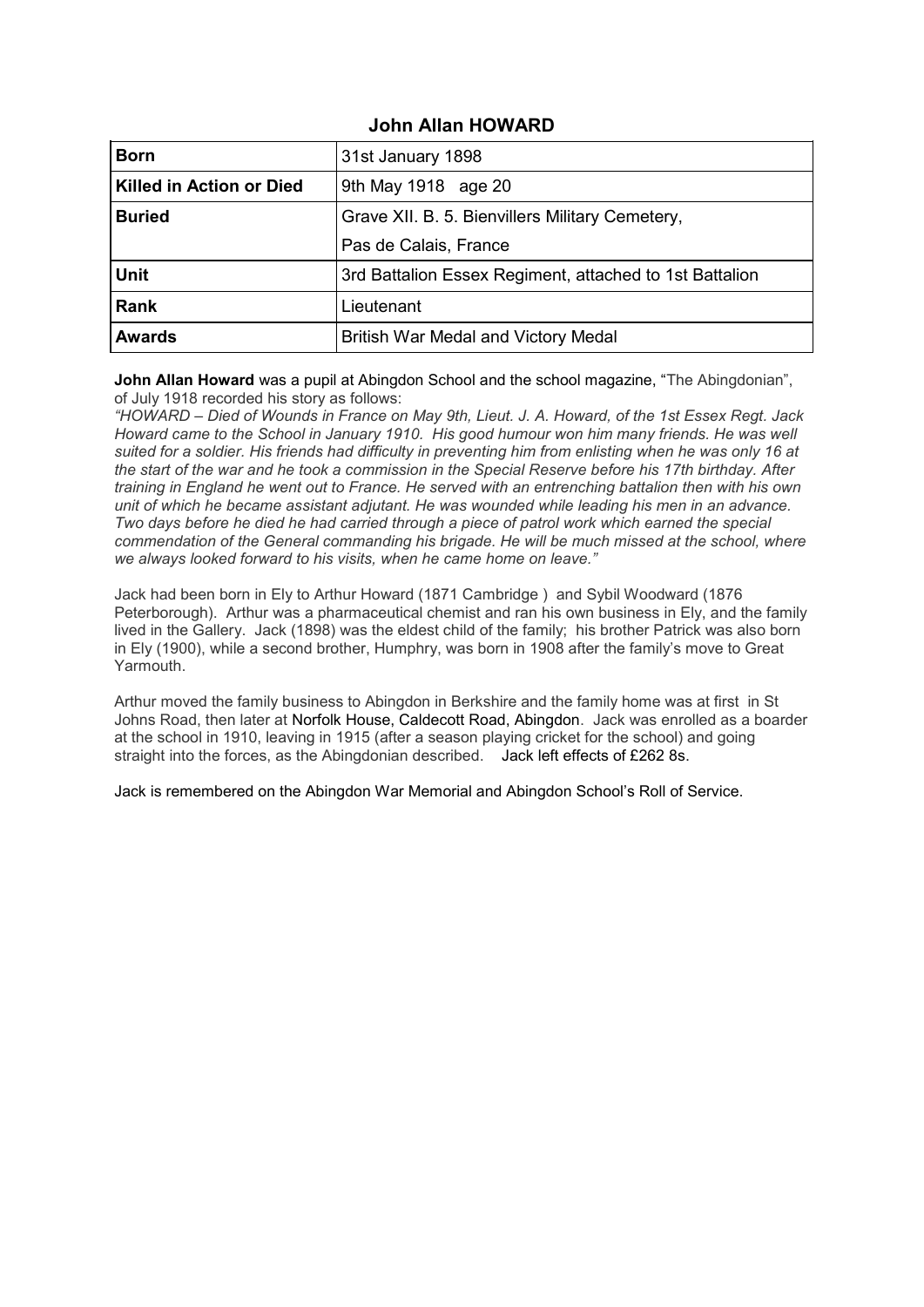# **Joseph Claude HOXLEY and William Arthur HOXLEY**

| Joseph<br><b>Born</b>           | 1892                                                           |
|---------------------------------|----------------------------------------------------------------|
| <b>Killed in Action or Died</b> | 5th October 1916, age 24                                       |
| <b>Buried</b>                   | Grave III. H. 7, Struma Military Cemetery,<br>Salonika, Greece |
| <b>Unit</b>                     | 1st Battalion Suffolk Regiment                                 |
| <b>Rank</b>                     | Sergeant, Service Number 8091                                  |
| <b>Awards</b>                   | 1914-15 Star, British War Medal and Victory Medal              |

| William<br><b>Born</b>   | 1899                                                                                    |
|--------------------------|-----------------------------------------------------------------------------------------|
| Killed in Action or Died | 19th September 1919, age 19                                                             |
| <b>Buried</b>            | Grave 33. 38A, Bury St Edmunds Cemetery                                                 |
| <b>Unit</b>              | 5th Battalion Suffolk Regiment<br>Transferred to 30th Company Labour Corps (No. 614356) |
| <b>Rank</b>              | Lance Corporal, Service Number 26598                                                    |
| <b>Awards</b>            | British War Medal and Victory Medal                                                     |

William Arthur Hoxley (1855) was originally from Barnstaple in Devon and his wife was Mary Jane Green (1864) was from Bury St Edmunds in Suffolk. William was a Royal Quarter Master Sergeant with the Militia—the Suffolk Regiment—which was based in barracks in Ely, and as a result all the Hoxley children, including Joseph and William, were natives of Ely. The family consisted of: Walter (1883); John (1885); Elizabeth (1886); **William Henry** (1890); **Joseph Claude** (1892); Mary Jane (1894); Albert (1896); Charles (1897); and William Arthur (1899).

The Militia were part time volunteer soldiers who met annually for weeks of training at Ely, however, the Militia officers, including William Hoxley, were full time soldiers and would have been engaged in duties such as recruitment when the troops were not in training. The Militia were an important part of Ely's social life, and William Hoxley appears in the local newspaper several times as an excellent singer and local fisherman. The Ely Standard includes regular accounts of lavish Christmas parties for the militia officers' families and annual treats and outings which must have been special occasions for the Hoxley children.

When William was in the Suffolks the family lived in military accommodation in Walpole Lane (1891 Census), afterwards they moved to Broad Street (1901 Census) and William became one of Ely's publicans, although he continued to help with the Volunteer Training Corps. In 1900 the Militia had spent time on garrison duty at Dover in Kent, but thereafter training took place chiefly at Colchester or Bury St Edmunds and the Ely based battalion was officially disbanded in 1908. At some point between 1901 and 1911, perhaps when the Militia disbanded, the family moved to Mary Jane's home of Bury St Edmunds and lived off of William's army pension and his work as a toll collector for the Borough Council (this was probably at the city market as the family lived in a cottage on the market). William continued to work with the local Volunteer Training Corps at Bury St Edmunds.

It is perhaps not surprising that William's sons also decided on careers in the army: Walter, William Henry, Joseph and John aka Jack all joined the Suffolk Regiment before the outbreak of the War as career soldiers, although they did not all serve in the same battalion.

When the War began Joseph and his battalion were at Khartoum in Egypt and were recalled to reach the Western Front in January 1915. The Battalion suffered over 400 casualties at the Battle of Ypres and fought at Loos, before being sent to Salonika in October 1915 to fight the Bulgarians. Here they were part of the occupation of Mazirko and the capture of Barakli Jum'a. Joseph died of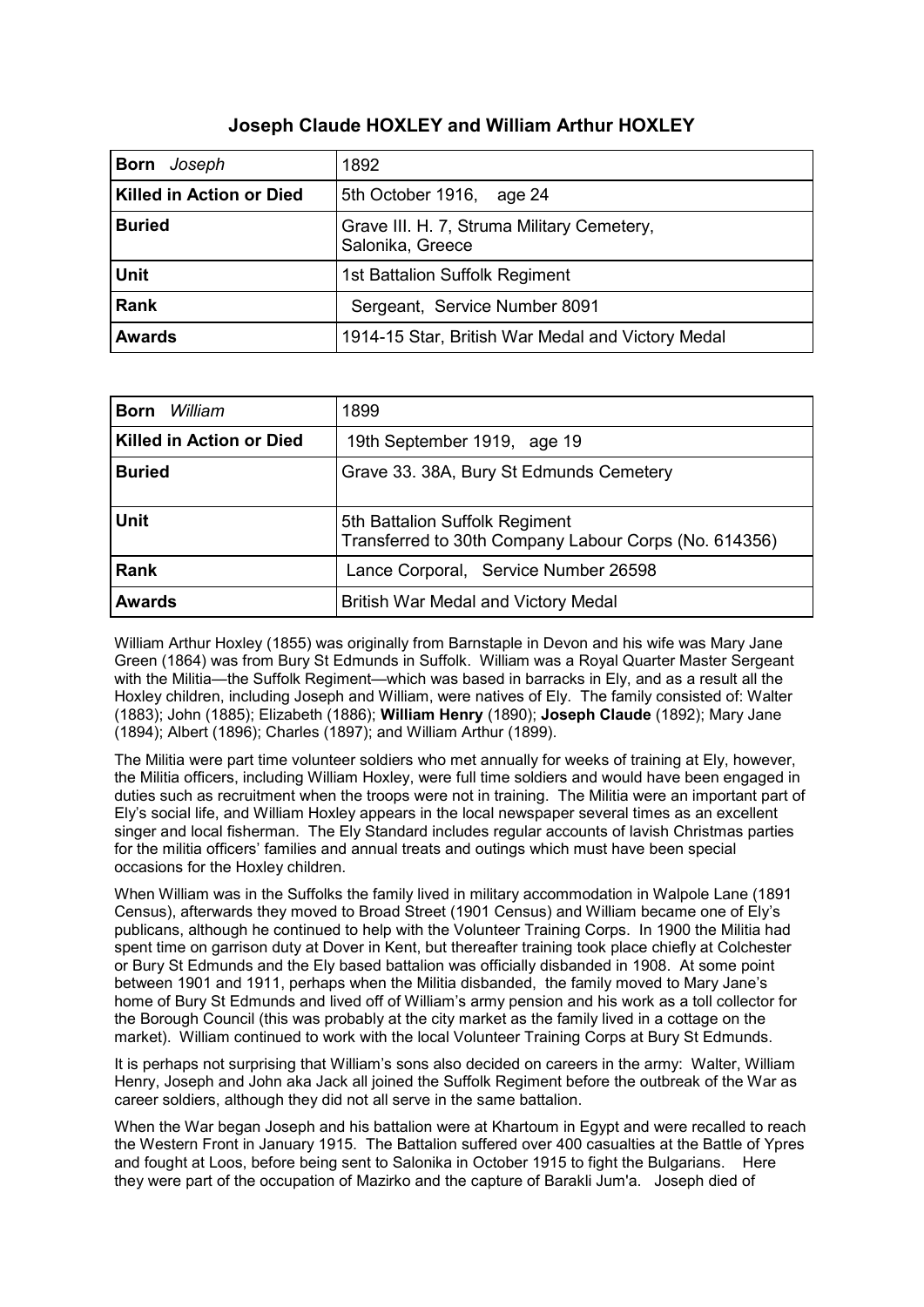wounds after a year in Salonika; he had previously been wounded in France in May 1915 and invalided home for six weeks.

Joseph's older brother William Henry lost his leg and ended up a prisoner of war in a Swiss hospital in 1915. He survived and was eventually repatriated. Albert and Jack were taken prisoner very early in the War, at the Battle of Le Cateau in August 1914, and spent the War in Dyrotz Camp. Walter joined the Royal Engineers and Charles was also a Royal Engineer, in the Signals Corps. In 1919 Walter was awarded a Meritorious Service Medal for his work supervising telegraphs.

As the youngest of the Hoxley boys, William Arthur was probably anxious that he too would be able to join his brothers at the Front before the War was ended, and he joined the Suffolks in 1916 at the age of seventeen. As the War came to an end William was still serving in France, but with the Labour Corps (probably having been reallocated there as a result of wounds). He died of the effects of his wounds after the end of the War and is buried at Bury St Edmunds.



Sgt. Joseph Claude Hoxley. Lc.-Cpl. Albert Hoxley. Le.-Cpl. H. Hoxley.

*These three photographs were included in the Ely Standard, giving the news of Joseph's death and photographs of two of his brothers as prisoners of war.*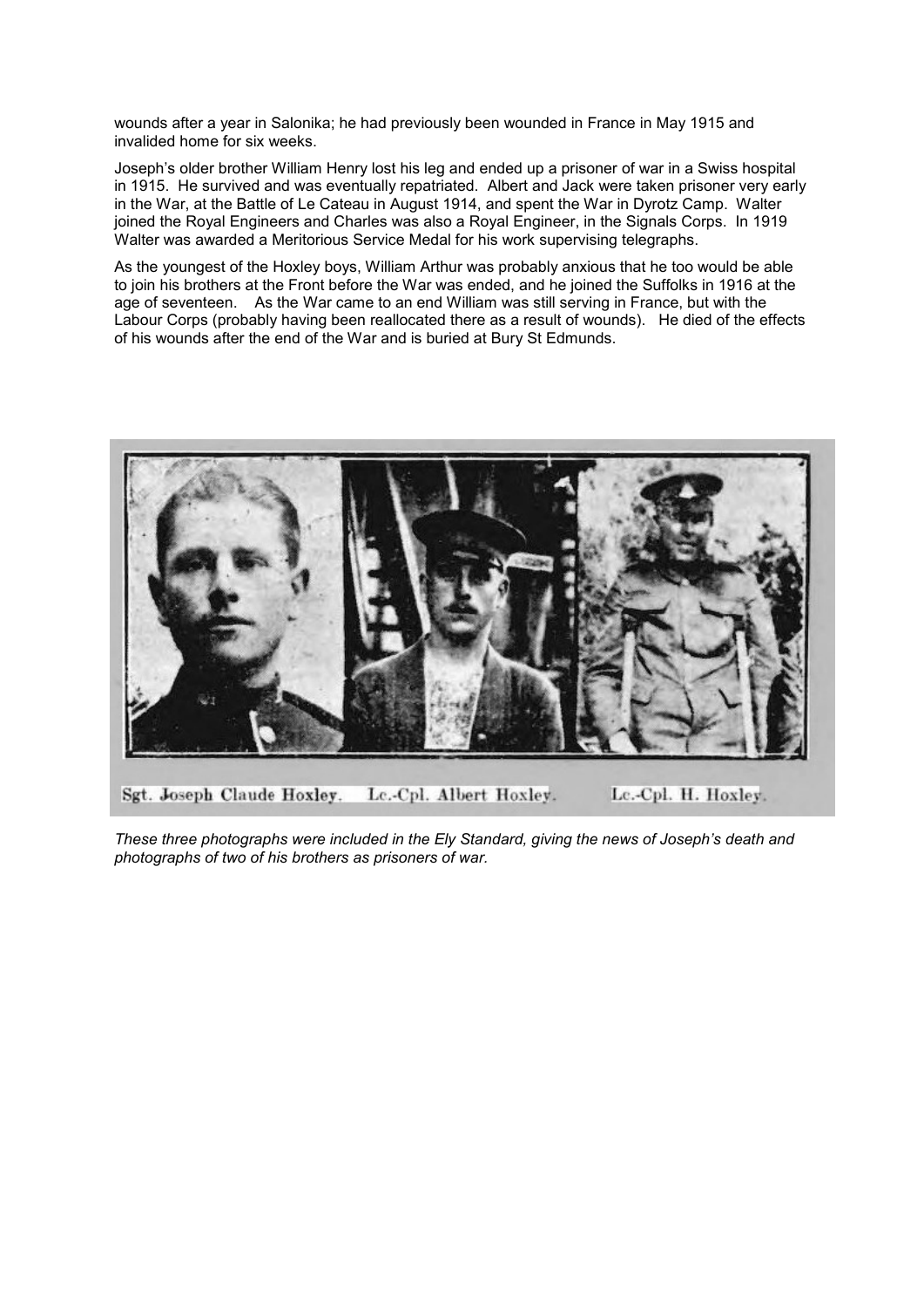#### **Leonard HUNT**

| <b>Born</b>                     | 1895                                                          |
|---------------------------------|---------------------------------------------------------------|
| <b>Killed in Action or Died</b> | 1st July 1916, aged 21                                        |
| Commemorated                    | Pier and Face 1C and 2A, Thiepval Memorial, Somme,<br>France. |
| <b>Unit</b>                     | B Company, 11th Battalion, Suffolk Regiment                   |
| <b>Rank</b>                     | Lance Corporal (Signaller), Service Number 15212              |
| <b>Awards</b>                   | British War Medal and Victory Medal                           |

**Leonard Hunt** was born in Ely in the Spring of 1895; his parents were Herbert Hunt (1864, Westhorpe, Suffolk) and Emma Read (1868 Chipping Warden, Northamptonshire). Leonard had an older sister, Edith Isabel, who had also been born in Ely in 1891. When the children were born the family was living in Bull Lane (now Lisle Lane) and Herbert was working as a gardener.

In the 1901 Census the family of four can be found living in a Hillworth Cottage near Devizes in Wiltshire. Herbert was in the rather more prestigious job of a butler, working for the owners of Hillworth House, Alexander Grant Meek and his family. Alexander Meek was a wealthy banker and the Devizes Town Clerk.

In the 1911 Census Leonard and his parents can be found living at 9A Bridewell Street, Devizes, Herbert had reverted to his previous form of employment and was working as a



jobbing gardener. Sixteen year old Leonard was in a similar line of work as a nurseryman.

Before the War the family moved back to Cambridgeshire, settling in the village of Newton to the south-west of Cambridge. (It is possible that the Hunts were working as gardeners at Newton Manor, as after the War Edith married William Bagstaff, son of the head gardener at the manor, and later himself head gardener.)

Leonard enlisted at Cambridge and was placed in the 11th Suffolk Regiment. The Battalion remained in Cambridge until May 1915, then moved on to Yorkshire and finally Salisbury Plain. Here it was thought they would be sent to Egypt, but a sudden change of orders saw Leonard and his fellow troops crossing the Channel for the Western Front in January of 1916. Leonard would have been in the trenches for a short time in February, then in training behind the lines for the "Big Push" on the Somme.

On 1st July 1916 the 11th Suffolks were in the middle of a fourteen mile Front, near La Boiselle; they went "over the top" believing that their German opponents had been wiped out by the prolonged artillery bombardment of their trenches. In actuality the Suffolks were met by withering machine gun fire, followed by the shelling of no man's land which killed many of their wounded. 850 men attacked that morning and by the end of the day 527 of them were killed, wounded or missing. Of the 188 dead almost 150 were "missing"; this included Leonard Hunt.

Herbert was sent his son's effects of £8 17s 2d with a later payment of £8

Leonard is commemorated on the Newton Village Memorial.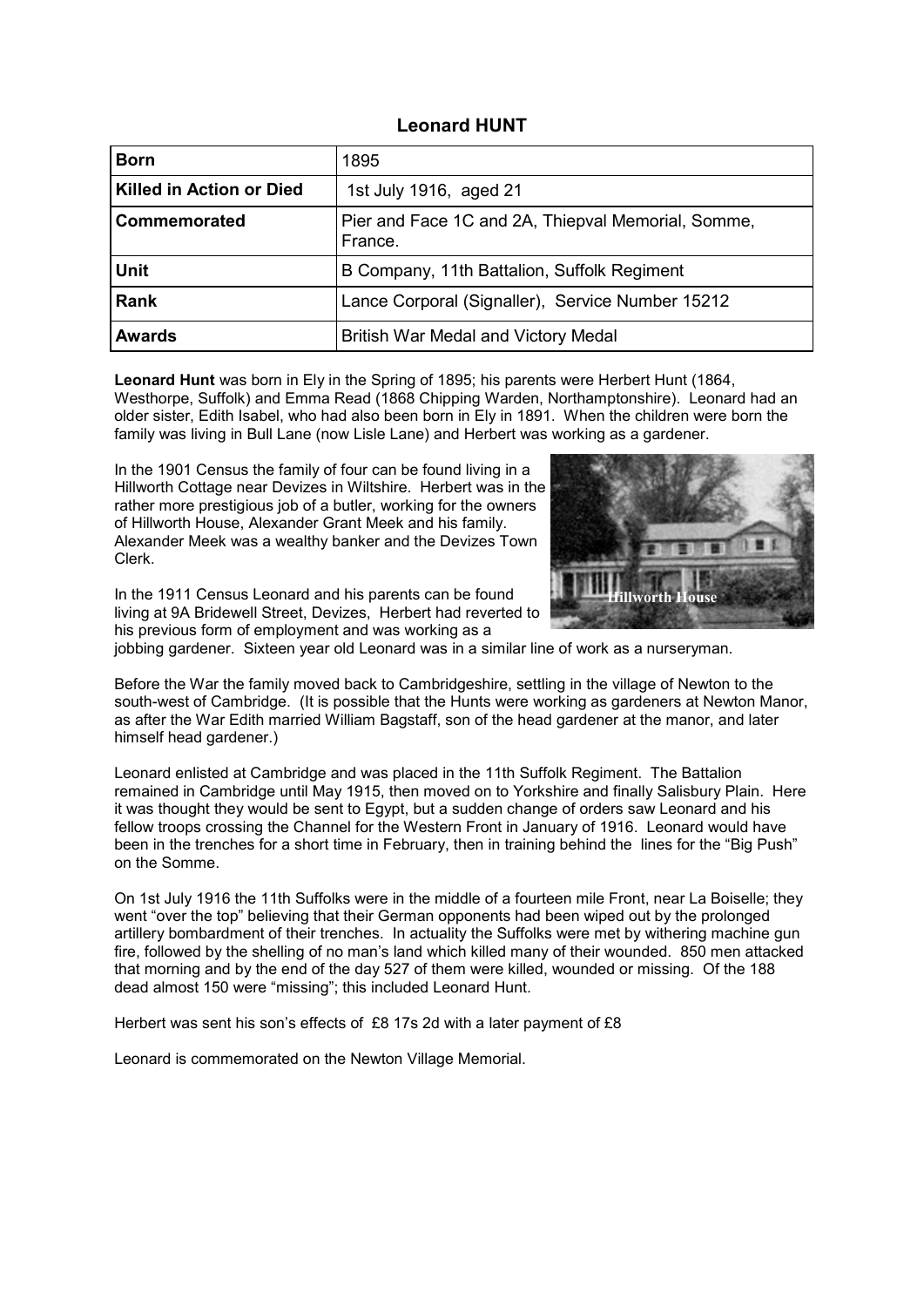## **Sydney Robert JACKSON**

| <b>Born</b>                     | 1889                                              |
|---------------------------------|---------------------------------------------------|
| <b>Killed in Action or Died</b> | 18th May 1916, age 27                             |
| <b>Buried</b>                   | Grave VII. A. 2A. Lijssenthoek Military Cemetery, |
| <b>Unit</b>                     | 9th Battalion, Suffolk Regiment                   |
| <b>Rank</b>                     | Sergeant, Service Number 13853                    |
| <b>Awards</b>                   | 1914 Star, British War Medal and Victory Medal    |

On 26th May 1916 the local newspaper carried the news of the death, near Ypres, of a head shunter at Ely railway station, **Sydney Robert Jackson**. Sydney had been working for three and a half years for Great Eastern Railways and had joined up at the outbreak of the War.

Sydney was born at Watlington in West Norfolk early in 1889 to James Robert Jackson (1856 Watlington) and Rachel Mobbs (1861 Watlington). Sydney had an older half-brother Walter Willis Mobbs (1878 Watlington) and Jackson siblings Arthur (1883 Watlington), Florence (1884 Watlington), Ethel (1886 Watlington), Rachel (1890 Watlington), Emma (1892 Downham Market) and Hilda (1898 Watlington). The Jacksons lived in Station Road, Watlington in 1891 and 1901 and James was a farm worker.

In the 1911 Census the Jacksons were living at Barnards Lane, Watlington. The family left in the household were James and Rachel. Sydney and his sister Hilda, and three year old John Jackson,



were living with their grandparents. By this time Sydney had commenced his career with GER and was a porter at the local station. He was soon to move to Ely where he became a shunter, and, by 1914, had risen to head shunter. Before he went away to the Front he married Laura Lydia Germany (1879 Cambridge) in Cambridge. Lydia's family ran one of the university lodging houses in Jesus Lane,

Sydney was wounded early in the War fighting with the Suffolks. He was later severely wounded in his shoulder when fighting on Sunday 14th May 1916 , and died four days later at Number 3 Canadian Casualty clearing station near Ypres. It was his half brother Walter Mobbs, (then living in Victoria Street, Cambridge) who informed the local paper.

*Sydney's older brother Arthur was killed in action in September 1915, fighting with the Northamptonshire Regiment.*

Sydney is commemorated, with Arthur, on the memorial at Watlington as well as on the GER memorial now at Liverpool Street Station. Laura had his name inscribed on the memorial at the Cambridge Guildhall.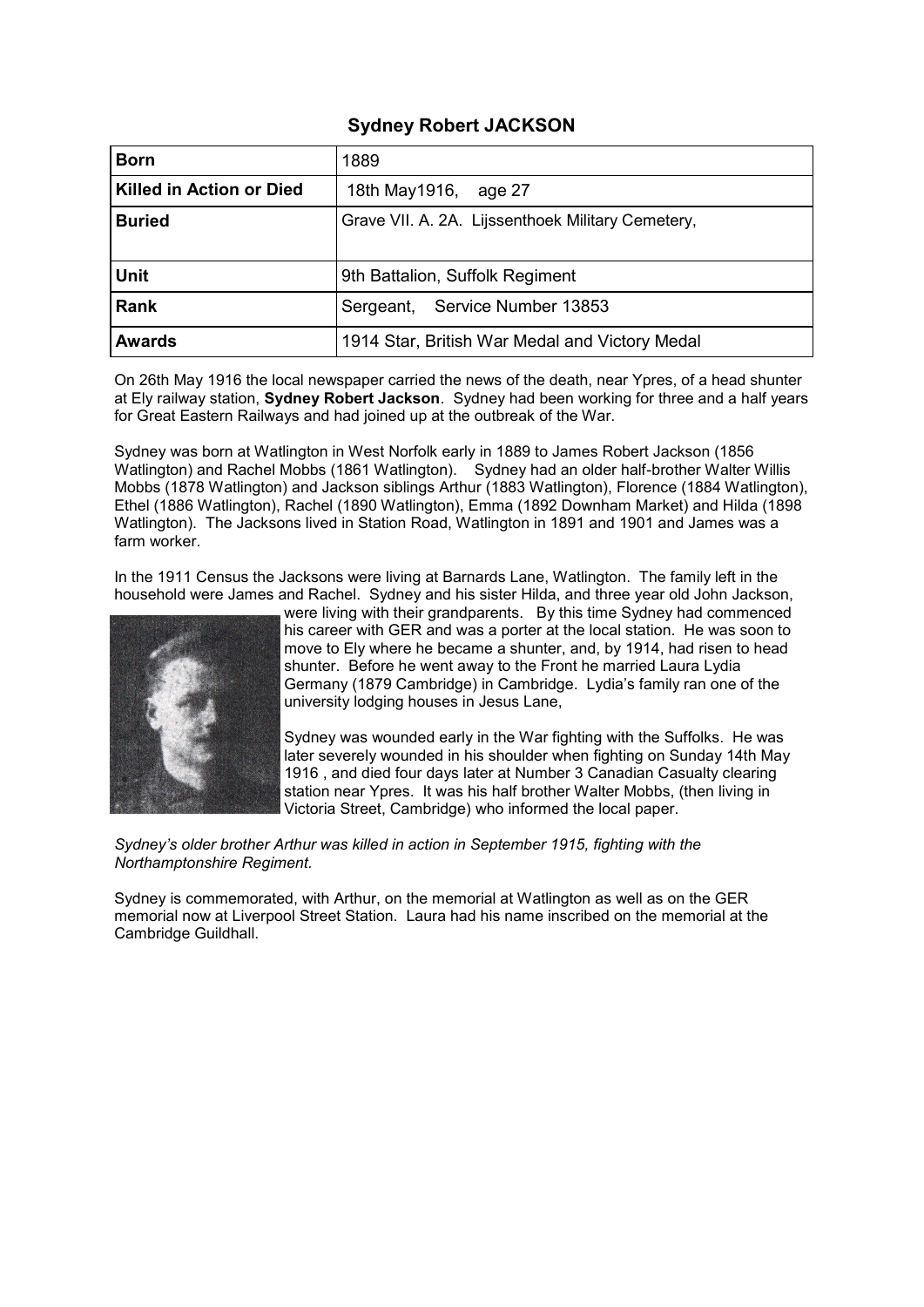# **Thomas Spencer JAMES**

| <b>Born</b>              | 30th October 1891                              |
|--------------------------|------------------------------------------------|
| Killed in Action or Died | 8th May 1915, age 23                           |
| <b>Buried</b>            | Grave II. D.30 Hazebrouck Communal Cemetery,   |
| <b>Unit</b>              | 12th Battalion London Regiment (The Rangers)   |
| <b>Rank</b>              | Rifleman, Service Number 2177                  |
| <b>Awards</b>            | 1914 Star, British War Medal and Victory Medal |

**Thomas Spencer James** (1892 Ely), like the Hoxley brothers, was the son of a soldier in the Suffolk Regiment and was born when his father was stationed in Ely. Thomas' father was Captain and Quartermaster Arthur James (1849 Havering, Essex) and his mother was Hannah Caroline Ling (1858 Bury St Edmunds). The four eldest James children were born in Bury St Edmunds, these were Arthur (1884), Agnes (1886), Olive (1888) and Ethel (1890). The regiment then moved to Ely where Thomas himself and Eleanor (1883) were born. Arthur James eventually became a Captain.

In 1901 the family lived at Mettingham House in Cambridge Road in Ely. Once Arthur James had retired the family moved to Quadrant Road, Thornton Heath, Surrey (Croydon District). James was educated at Whitgift School in Croydon. Thomas' older siblings found employment in the India Office, London County Council and the General Post Office, while Thomas himself became an Insurance Clerk with Provident.

Thomas enlisted on the outbreak of war, on 14th August 1914 and landed in France with his battalion of the London Regiment on Christmas Day. His War lasted just over four months as he was wounded at Fortuin near Ypres on 6th May 1915 and died two days later at the 1st N.M. Field Ambulance. His Platoon Officer wrote *"(he) was so generally liked by all his comrades, whose spirits he greatly helped to keep alive, that his loss will be much felt..".* Another member of his platoon wrote to Arthur and Hannah: *" 24th April we attacked in open order in support of 1st Suffolks, to back* 

*up the Canadians, who were gassed out. After this we were under continuous shell-fire both night and day, and our Platoon was reduced to four men, when in the early morning of May 6 a shell burst in our trench and we were all put out of action. Your son was much liked in the Company; always ready to do a good turn to anybody; he was full of pluck and always was first to volunteer for any desperate task, in fact he was a soldier, and a man worthy to be the son of a soldier."*

Thomas is commemorated on the Croydon War Memorial.





Thomas Spencer James.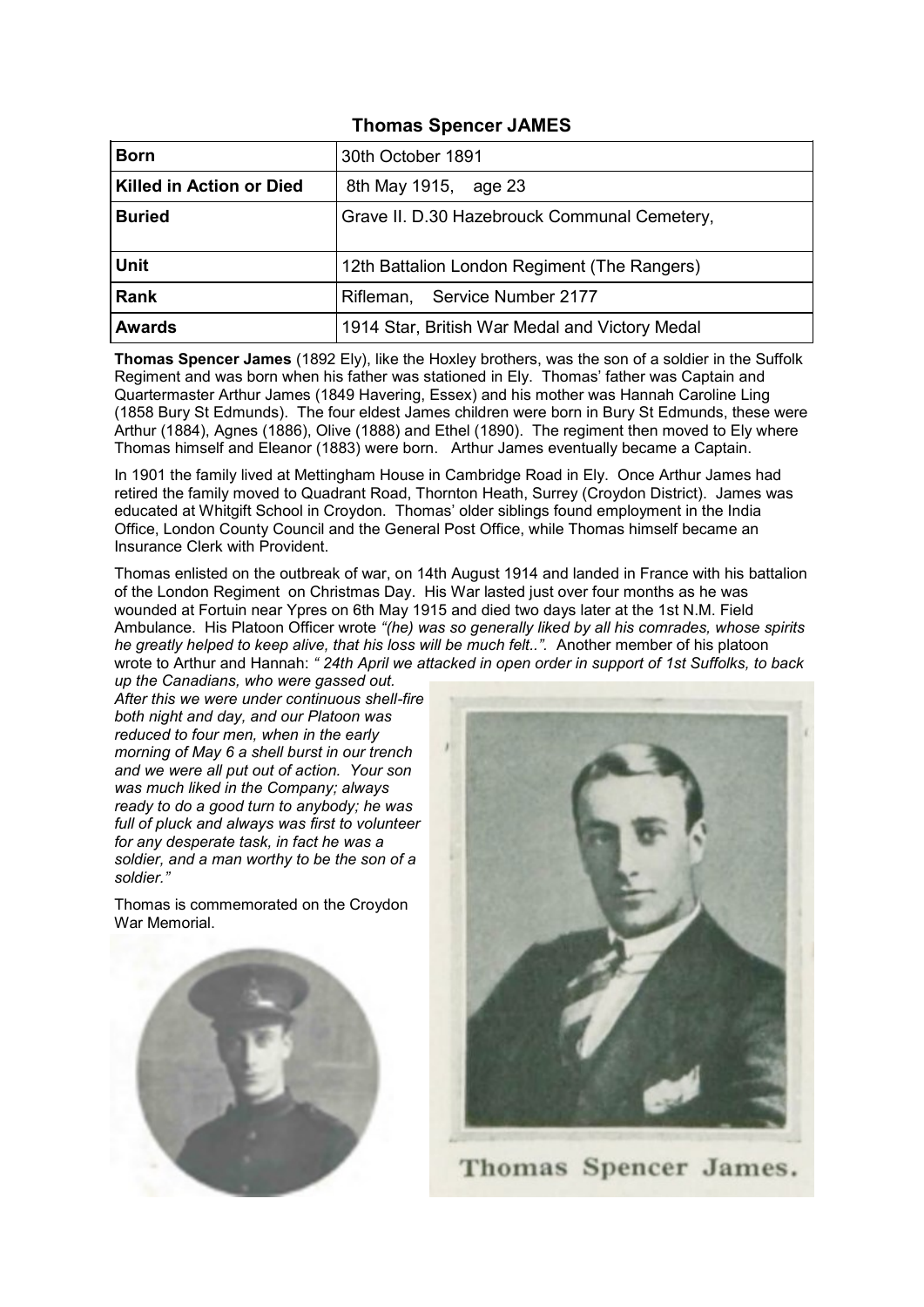## **George KING and William KING**

| <b>Born</b><br>George           | 1885                                           |
|---------------------------------|------------------------------------------------|
| <b>Killed in Action or Died</b> | 28th March 1918,<br>age 31                     |
| Commemorated                    | Bay 4, Arras Memorial,                         |
|                                 | Faubourg-D'Amiens Cemetery, Arras, France      |
| <b>Unit</b>                     | 2nd Battalion, Suffolk Regiment                |
| <b>Rank</b>                     | Private, Service Number 6915                   |
| <b>Awards</b>                   | 1914 Star, British War Medal and Victory Medal |

| <b>Born</b> William             | 1882                                |
|---------------------------------|-------------------------------------|
| <b>Killed in Action or Died</b> |                                     |
| Commemorated                    |                                     |
|                                 |                                     |
| <b>Unit</b>                     |                                     |
| Rank                            | Private, Service Number             |
| <b>Awards</b>                   | British War Medal and Victory Medal |

**The Kings** appear under the list of City of Ely dead to be found on the county memorial in St George's Chapel, Ely Cathedral.. They are not to be found on the city's Market Place Memorial. They are probably included on this memorial because their parents John and Jane King lived at 62 Silver Street at the time the memorial was created.

The Kings were a large family of Cambridgeshire farm labourers. John was born in Hardwick in 1851 and his wife Jane Harper in Eversden in 1853. Their sons were: Arthur (1870);Charles (1876); John (Haslingfield 1878); James (1880 Haslingfield); **William** (1882 Haslingfield); **George** (1885 Witcham); Benjamin (1887 Witcham); Sidney (1890 Witcham); Fred (1893 Witcham); Elias (1895 Witcham). They also had three daughters: Elizabeth (1869 Eversden); Emma (1875 Eversden); Jane (1892 Witcham).

The family had moved to Witcham in the mid-80s, but by the 1891 Census were living at the Farm House at Woolvey Hills, Coveney, just outside of Ely. By 1901, still at the same address, George and William had both started working on the farm. In the 1911 Census the only children still with their parents at Woolvey Hill were Benjamin, Sidney, Jane and Elias.

George was serving with the 1st Battalion of the Suffolk Regiment in Egypt in 1911. As the War began the battalion was at Khartoum in the Sudan and hastened back to Europe. George entered the war zone on 19th October 1914. George appears to have been a Lance Corporal but at some point in the conflict to have lost his corporal's stripe. He fought throughout the War, at some point transferring to the 2nd Battalion of the Regiment. With hundreds of others, he was lost in the Battle of Arras when the Germans succeeded in breaking the Allies' line.

John received a total of £49 6s 4d as George's effects.

George is commemorated on both the Witcham and Coveney War Memorials as A G King—as there is no corresponding commemoration for William this raises a doubt about his identification on the Ely list.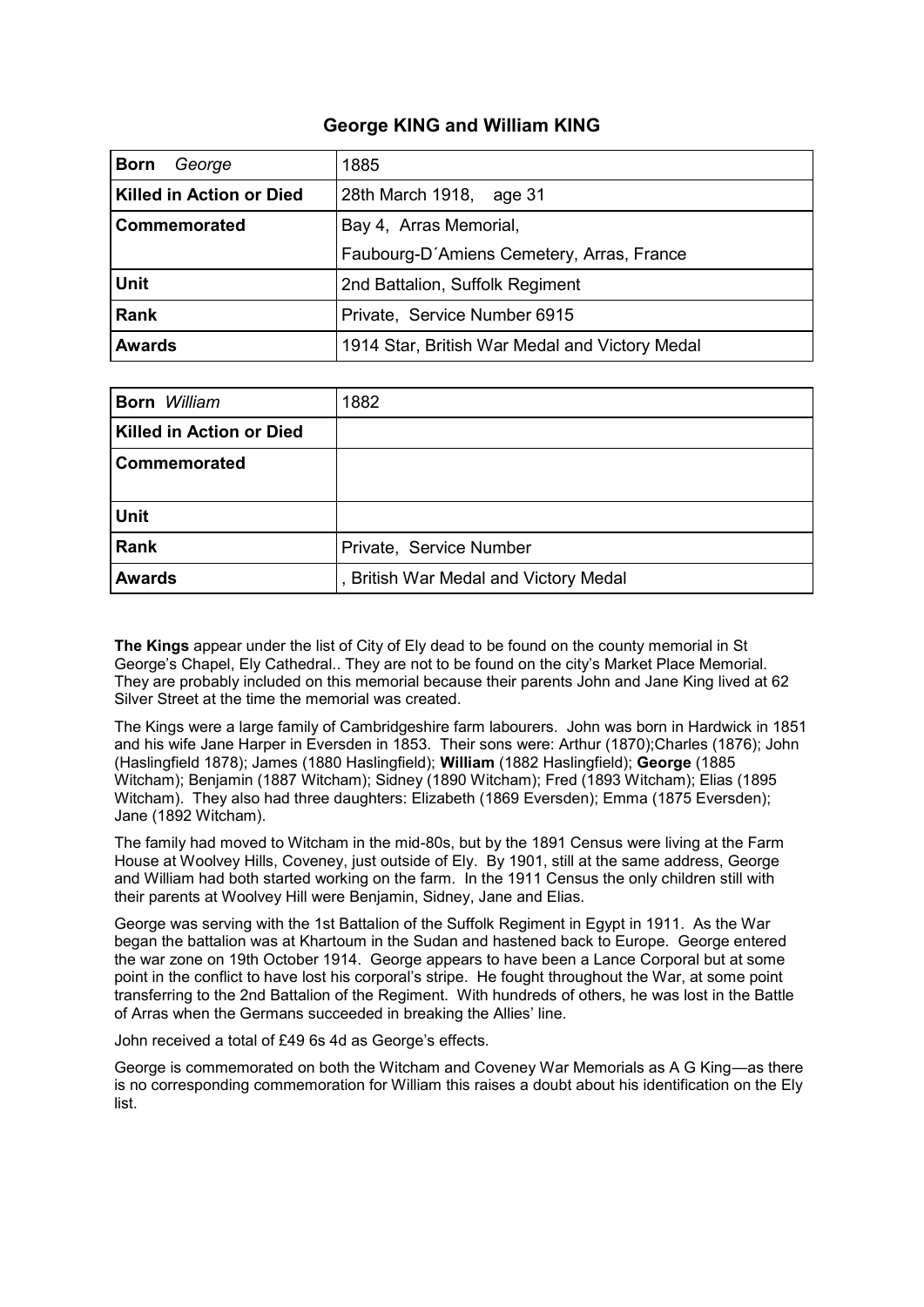## **Benjamin LANGFORD**

| <b>Born</b>                     | 4th June 1891                                                            |
|---------------------------------|--------------------------------------------------------------------------|
| <b>Killed in Action or Died</b> | 31st October 1914, age 23                                                |
| Commemorated                    | Panel 31 and 33, Menin Gate Memorial,<br>Ypres, West Vlaanderen, Belgium |
| <b>Unit</b>                     | 2nd Battalion, Bedfordshire Regiment                                     |
| Rank                            | Lance Corporal, Service Number 9921                                      |
| <b>Awards</b>                   | 1914 Star, British War Medal and Victory Medal                           |

**Benjamin Langford** was born in Stretham, near Ely, where he is commemorated on the village memorial; he is also commemorated at the Countess of Huntingdon's Free Church in Ely which is the church he and his family attended.

Benjamin was the youngest son of Isaac Langford (1851 Chatteris) and his wife Emma Quince (1854 Stretham). His older siblings were: John (1876 Calver, Derbyshire); Ellen (1878 Stretham, Cambridgeshire); William (1879 Chatteris); Lilian (1883 Stretham); Benjamin (1887 Chatteris—twin this first Benjamin lived only fourteen months); Freeman (1887 Chatteris—twin); and Kate (1889 Stretham). At the time of Benjamin's birth the family were living in East Street, Stretham, and Isaac was a labourer.

Sadly for Benjamin and his family his mother Emma died in December of 1895, when Benjamin was just four years old. Isaac was not able to cope with this catastrophe, as the Cambridge Independent Press of 28th October 1898 records: *"Isaac Langford, labourer, Stretham, was charged on remand before the Ely bench yesterday with running away and leaving his three children to become chargeable to the Ely Union. Prisoner pleaded that he left them in the care of his sister. Mr H B Hamlyn, relieving officer, said the children were taken into the Union on September 23rd and had been there since. Rose Ann Warren* (sic. actually Vaughan), *sister of the prisoner, said she lived at Ely. Defendant, when he went away two years ago, brought the children to her and said he would give her 5s a week during the harvest time and less in the winter. He had only sent her 7s 6d the whole time and she found she was not able to keep the children. If he had sent her a little each week she would have kept them. Supt. Bythorne said prisoner had been convicted in 1896 for ill-treating his children. He was sent to prison for two months hard labour.."* The three young children who ended up in the workhouse were Freeman, Kate and Benjamin.

In the 1901 Census Isaac was living at the Old Hoops Inn in Chatteris; Benjamin and his brother and sister had been rescued from the workhouse by their aunt and uncle Rose Ann and James Vaughan and were again living with them (and their cousin Abraham) in Nutholt Lane, Ely. This was the period at which Benjamin attended the Countess of Huntingdon Church, and in 1904 it is recorded in the local newspaper that both he and Abraham received prizes in the church's Bible Class.

In July of 1901 Isaac married the widow Amelia Croxford (nee Sharp 1840 Sutton). Amelia was almost ten years his senior and Isaac was her third husband. The next census (1911) found Amelia and Isaac in the Union Workhouse in Doddington, Cambridgeshire, where Amelia died in the December. Benjamin was at this point still with his aunt Rose Ann in Nutholt Lane; his uncle James had died in 1908. Rose was working as a sewing machinist. and Benjamin himself was a bricklayer's labourer. Also in the household was Benjamin's widowed cousin Amos Constable and his nine year old son James.

Benjamin did not remain a bricklayer's labourer, but instead went to Bedford to enlist in the Bedfordshire Regiment and follow an army career. At the outbreak of the conflict he was with the 2nd Battalion in Pretoria, South Africa. The Bedfords were recalled to England and landed at Southampton on 19th September 1914. They mobilised on 7th October and landed at Zeebrugge as part of the British Expeditionary Force. The Battalion fought in the First Battle of Ypres where Benjamin was killed in action in the retreat from the Geluveld-Zanvoorde Road to the Menin Road;